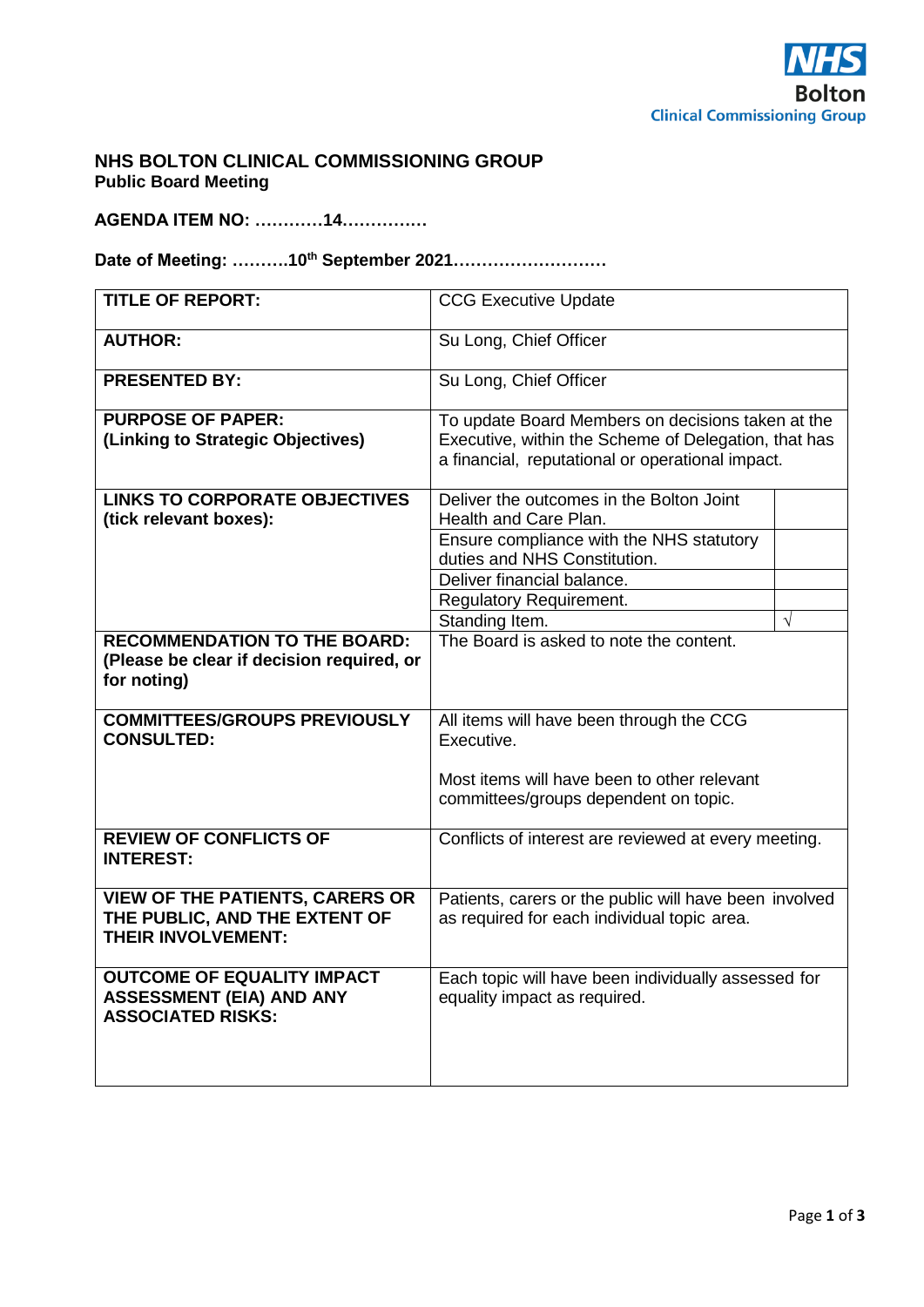# **CCG Executive Update**

## **1. Executive Summary**

- 1.1 Under the Scheme of Reservation and Delegation Appendix D of the NHS Bolton CCG Constitution a number of decisions are delegated to the CCG Executive.
- 1.2 Where these decisions are of an operational, financial or reputational matter, they will be reported to the Board within this CCG Executive Update, unless reported to the Board via another route.
- 1.3 Decisions from 30<sup>th</sup> June to 25<sup>th</sup> August 2021, not provided in other Board papers, are contained within this report. As this is the period of the level 4 emergency, specific decision making and funding arrangements are in place for Covid-19.

### **2. Breightmet Health Centre – Feasibility study into maximising clinical space**

- 2.1 The report outlined the outcome of a recent feasibility study undertaken by the Community Health Partnerships Limited, the landlord of Breightmet Health Centre, to see how the minor injuries unit void space can be re-modelled to maximise clinical space in this flagship building. All system partners were involved in the study and a workable design agreed.
- 2.2 Community Health Partnerships Limited has developed a project initiation document for capital funding for this work. If successful the capital would be provided, and due to the nature and ownership and funding of LIFT buildings there is no depreciation or lifecycle cost that would increase the revenue costs, however there is a request for one off funding from the system of 6% of the building costs of £34k + VAT.
- 2.3 Executive noted the report and recognised this request is an enabler for the project to undertake remodelling and utilise the space more effectively and approved the request for additional funding of £34k plus VAT.

#### **3. Supporting Parents and Carers of Children with Mental Health Difficulties**

- 3.1 The Executive received a paper seeking agreement to utilise funding within the Mental Health Investment Standard (MHIS) to deliver a support offer to parents and carers of children and young people with mental health difficulties to be delivered via a QWELL digital offer in addition to face to face support through Bolton Together.
- 3.2 Executive noted the report and supported the use of the MHIS funding of £150k to deliver a support offer to parents and carers.